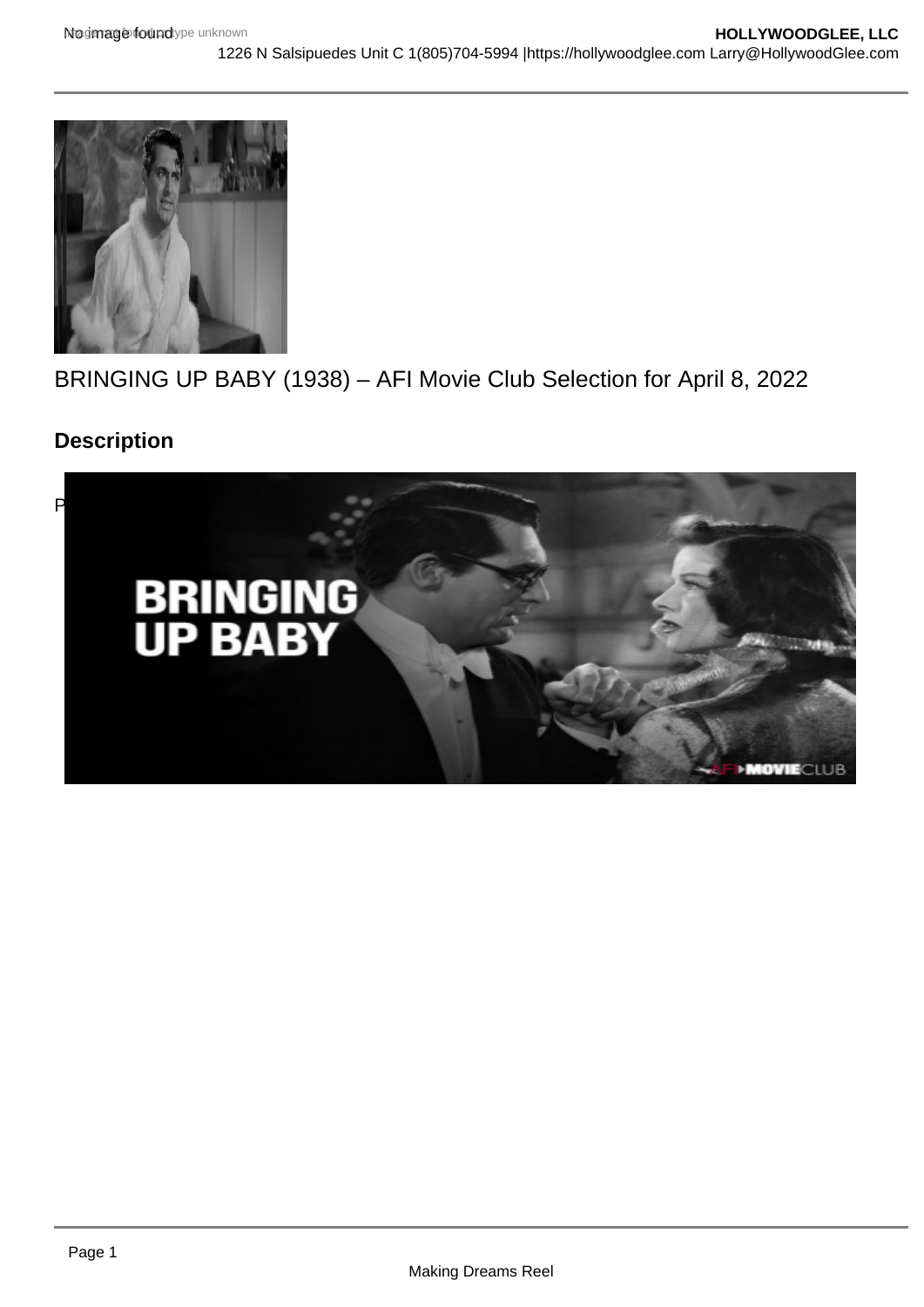Today's AFI Movie Club pick is a madcap (screwball comedy) story of a boy, a girl, and a leopard , BRINGING UP BABY (1938) features Katharine Hepburn and Cary Grant – both ranked by AFI among the greatest screen legends of all time. The film also appears on AFI's lists of the greatest American films – both the original iteration and the 10th-anniversary edition – as well as among the greatest filmed comedies and love stories of all time. Although not truly a remake, the 1972 film What's Up Doc?, starring Barbra Streisand and Ryan O'Neal, was inspired by Bringing Up Baby, according to interviews with its director, Peter Bogdanovich. In 2007 Bringing Up Baby was ranked88th on AFI's 100 Years…100 Movies–10th Anniversary Edition list of the greatest American films,moving up from the 97th position it held on AFI's 1997 list. Available for Screening on Amazon Prime Video, YouTube, and Google Play among others such as Microsoft, Vudu, and iTunes. Until next time,I'll see you at the movies!

## About AFI Movie Club

AFI has created a global, virtual gathering of those who love the movies. As a non-profit, AFI Movie Club is a member-powered organization, dependent upon the support of its movie fans. To support AFI Movie Club please consider [becoming a member](https://www.afi.com/support/?Op=join) or [donating](https://www.afi.com/support/?Op=donate). AFI Movie Club was launched as a free program to raise the nation's spirits by bringing artists and audiences together. AFI shines a spotlight on an iconic movie each day. Audiences can "gather" at AFI.com/MovieClub to find out how to watch